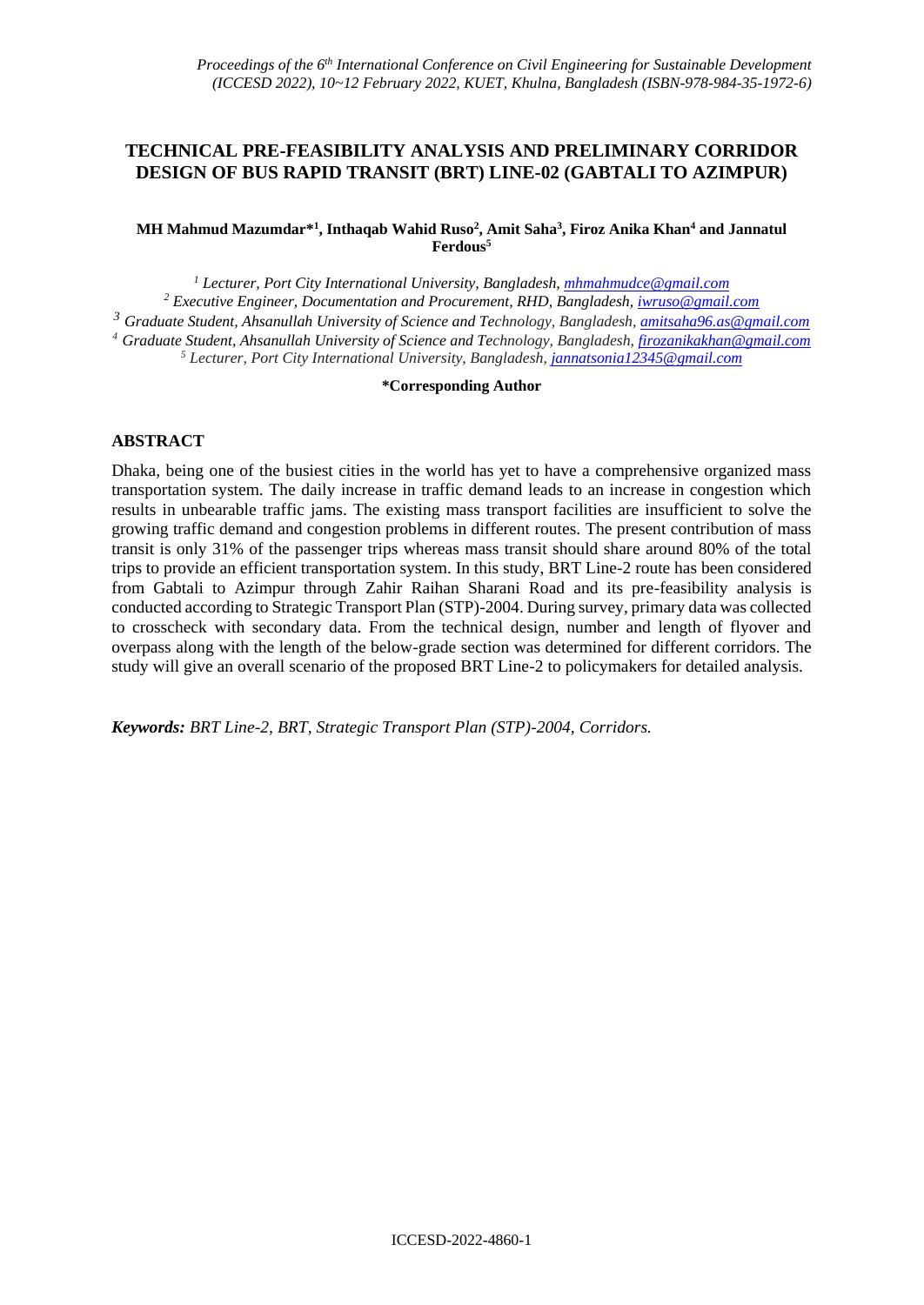## **1. INTRODUCTION**

People have turned this metropolis into a shoal of residential, commercial, and business hubs due to lack of effective planning and supervision over land use activities. Congestion has occurred due to a rapid increase in the number of inhabitants in the city, as well as an increase in motor vehicle ownership and non-motorized vehicles on the streets. Currently, the megacity's transportation scenario demonstrates that existing mass transportation systems are unable to meet rising demand of traffic. In truth, there is no scheduled bus service or any type of mass rapid transit in this city right now. The present contribution of mass transit is only 31% of the passenger trips whereas mass transit should share 80% of the total trips to provide an efficient transportation system (STP, 2005).

The existing bus system could not solve the transport problems of Dhaka city because now a day bus itself creates jam in different routes. So, it is inevitable to consider the improved mass transit system. Under this consideration, three BRT lines have been proposed in the recent approve Strategic Transport Planning (STP) to meet the future demand in Dhaka Metropolitan city. One of these is the BRT Line-2. The actual BRT-2 route from Gabtali to Sayedabad was planned through Zahir Raihan Sharani, but in this study, the route was examined from Gabtali to Azimpur.

Bus Rapid Transit (BRT) is a high-quality bus-based transit system that provides metro-level services in a timely, comfortable, and cost-effective manner.(Machler & Golub, 2012) It accomplishes this by providing dedicated lanes, with bus lanes and landmark stations often located to the center of the road, off-board fare collecting, and quick and frequent service. (Wirasinghe et al., 2013)BRT is far more dependable, convenient, and faster than ordinary bus services because it has features akin to a light rail or metro system. BRT, with the correct characteristics, can eliminate the delays that plague ordinary bus services, such as getting caught in traffic and having to queue to pay on board. BRT may be selected as the desired transit mode to serve a corridor or it may be utilized as part of a corridor development strategy with higher order transit modes considered for the future. (Wirasinghe et al., 2013) Not only these, it also helps improving the fuel efficiency and technology of buses by reducing vehicle emissions and alleviating harmful environmental effects. So, the importance of bus rapid transit in such a vast city with such high travel demand cannot be overstated. By considering all of these issues, building BRT Line -02 now demands time for the betterment of the people of Bangladesh and for this a well-thoughtout strategy is required.

## **2. BACKGROUND OF THE STUDY**

Dhaka is the only city of its size without a well-organized, regularly scheduled bus system or any other form of mass rapid transit. Low-occupancy transport modes, such as autos and cycle rickshaws, grew at a significantly faster rate than high-occupancy modes, such as buses and minibuses, according to trends. Rickshaws, an outmoded method of transportation in a densely populated and rapidly expanding metropolis, accounted for 53.3 percent of total vehicles. (Mahmud & Anwar, 2012, Mahmud, et. al., 2013). As a result, small capacity vehicles, particularly NMTs (70 percent), continue to occupy the majority of road space (STP, 2004). There are no priority procedures in place for buses on the road, and buses are the only mode of public transportation available in the city. On the road, there are no priority measures for buses, whereas buses are Dhaka's only mode of public transportation. Road space occupied by rickshaws (non-motorized three-wheeler) is 73%, and by cars and buses is 19.7% and 4.4% respectively (Mahmud & Anwar, 2012). Among the modes, car occupies the highest space for carrying a person which is 75.8%. Rickshaw occupies 21.9%, and bus 8.7% (STP, 2005). As a result of this transportation condition, traffic congestion, travel delays, and accidents have worsened, while accessibility, comfort, safety, operational efficiency, and the environment have all deteriorated.

The current passenger transportation scenario in metropolitan Dhaka demonstrates that existing mass transportation systems are insufficient to meet rising demand. Dhaka has a share of 1% of Bangladesh's land, but is home to 10% of its total population and 30% of urban population. The huge population in a small area with limited transport infrastructure and services poses a challenging situation for the transport sector.(Mitra & Khan, 2019) Furthermore, this service is ineffective, unproductive, and risky.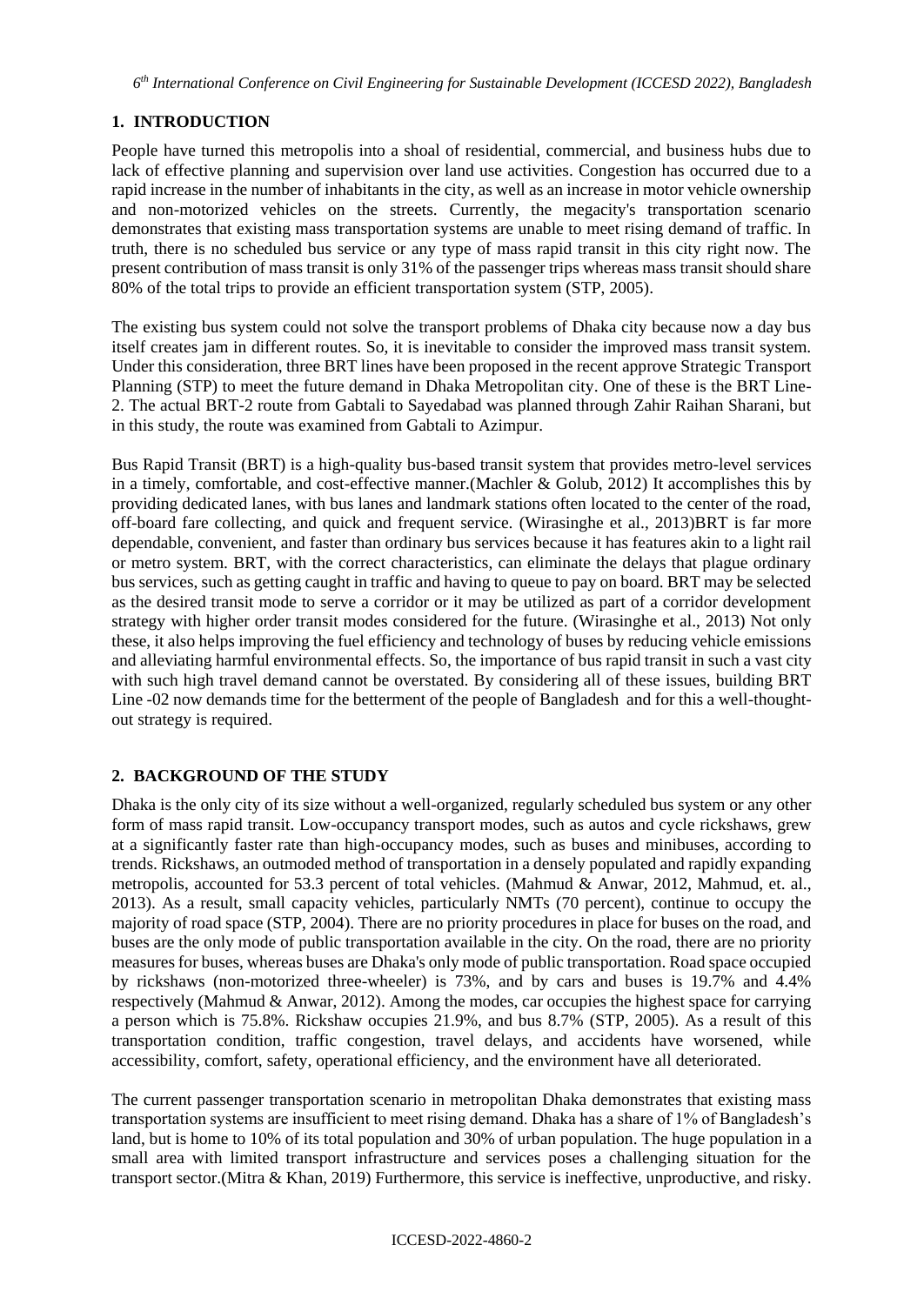Passengers are frequently facing long waiting times, delays in plying, over-crowding, lack of comfort, long walking distance to bus stops as well as between bus stops and destination. Again, a well-planned city's road network should occupy 25% of the whole area; however Dhaka's road network occupies only 9% of the total area (Mitra & Khan, 2019). As a result, the capacity of these routes in relation to total transportation demand is significantly lower. The number of vehicles on the road is rapidly increasing, while the number of roads and area available for new road construction is extremely restricted. As the road facilities have not been developed at the same pace of population and size, the city is notorious for traffic jams every day with the resultant effects of delay and concentrated vehicular emissions. Several attempts to ameliorate Dhaka city's traffic problem have been made, but they all fall under the category of short-term management measures. Long-term plans are required to keep the city movable and livable in the future. To deal with the city network's physical and infrastructural state, a well-organized, rapid mass transit system such as BRT or MRT is urgently needed. With the right features, BRT and MRT are able to avoid the causes of delay that typically slow regular bus services. But separate dedicated bus lanes must be provided in order to maintain desired travel speeds and on-time vehicle performance. The objective of this paper is to check the technical requirements and design possibility of BRT Line-2.



R.F 1:56000 Figure 1: Proposed 'BRT Gabtali-Azimpur' route in this project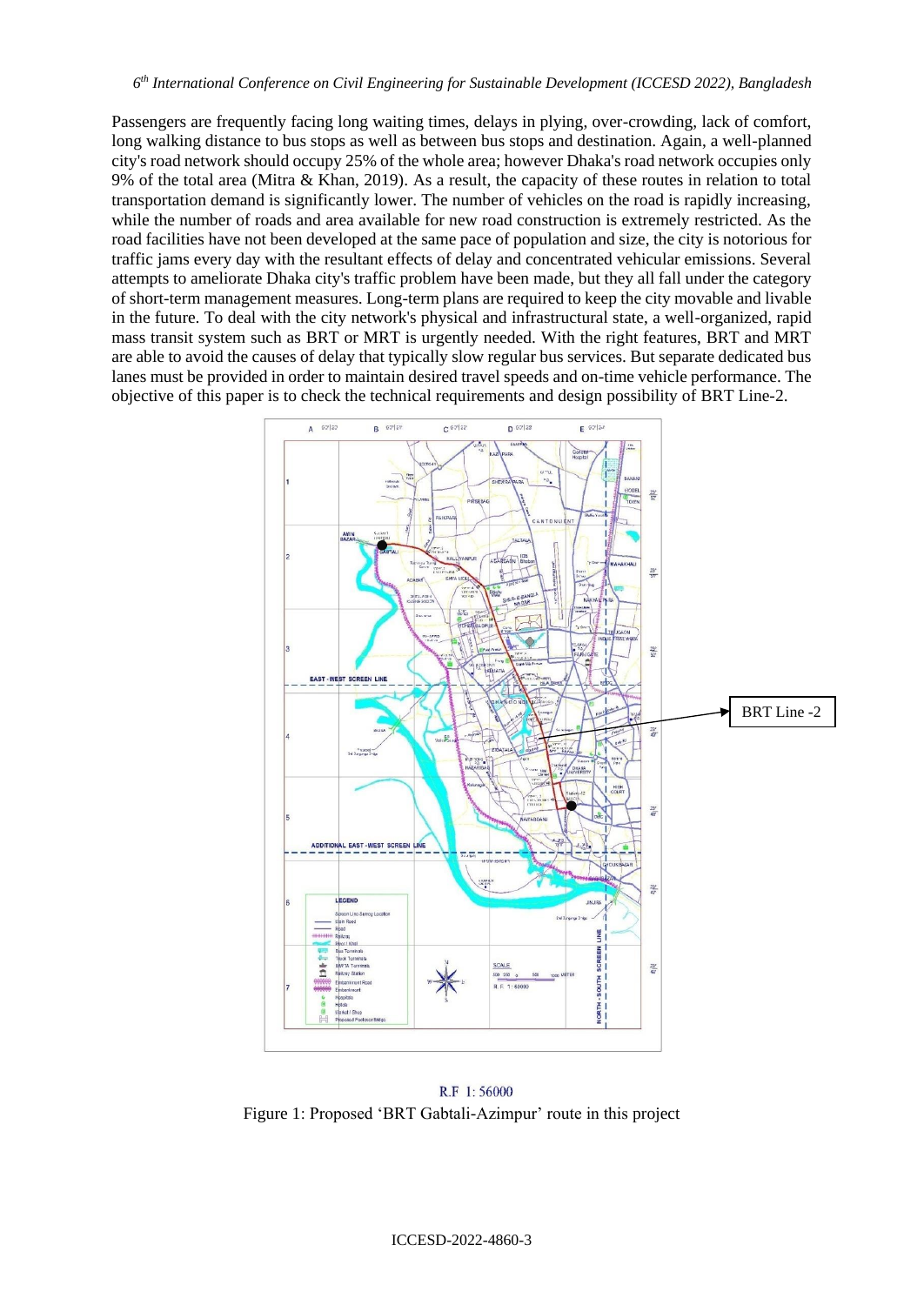*6 th International Conference on Civil Engineering for Sustainable Development (ICCESD 2022), Bangladesh*

# **3. METHODOLOGY**

The pre-feasibility study takes into account the current situation in this study. The Gabtali to Azimpur route, via Zahir Raihan Sharani Road, was chosen for this study. According to STP-2004, the BRT line-2 will service Dhaka's western corridor and will operate between Gabtali and Saidabad Terminal.

## **4.1 Data Collection**

On May 25th, 2019, a survey of the route was conducted, beginning at the Gabtali bus terminal and ending at Azimpur. During the operation, the current roadway condition was noted. The number of lanes, traffic conditions, side road placements, hospital sites, drainage conditions, and other factors were recorded during the survey. A good station location for BRT Line -2 was chosen mostly based on the information. The traffic volume values of the intersections were investigated for the purposes of this study's design. To quantify traffic volume, both direction traffic data was collected for one hour at the Technical Junction foot over bridge and near Shahid Swarwardi Hospital. Reaching New Market traffic condition including pedestrian movement were observed.

Following the collection of primary data, secondary data such as annual average daily traffic (AADT), drainage condition, road length, and traffic condition were obtained from the Greater Dhaka Urban Transport Improvement Project BRT: Gazipur- Airport (Under-Construction) of the Roads and Highways Department, Dhaka Public Transport Improvement Project BRT- Airport- Mohakhali (Proposed) of the Roads and Highways Department, Economic Circle of the Roads and Highways Department (RHD), and Dhaka Transporation Department Relevant information for this project was gathered from under construction BRT: Gazipur- Airport projects, such as a feasibility study, an approved project plan, costing information, and drawings. The whole route of BRT: Gazipur-Airport was inspected with the help of project staff in order to have a detailed picture of the data collected.



Figure 2: Methodology of the project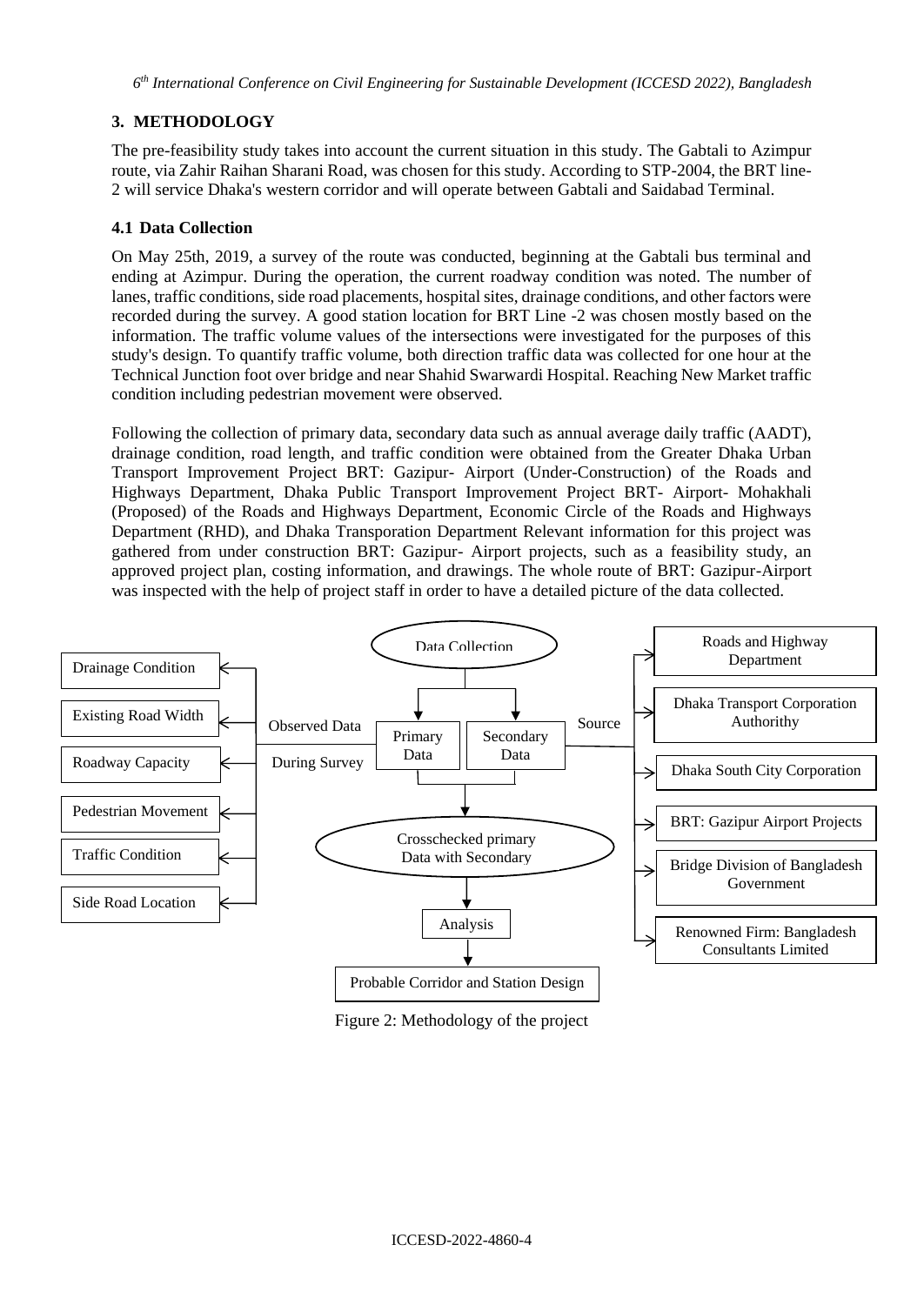*6 th International Conference on Civil Engineering for Sustainable Development (ICCESD 2022), Bangladesh*

#### **4. ANALYSIS AND RESULT**

The provision of a distinct lane along the route is the first and most critical need for establishing BRT. Figure 2 depicts the land required for BRT deployment, as recommended in STP, 2004:



Figure 3: Land requirement for BRT implementation

Figure 3 shows that a BRT station with an overtaking lane requires a minimum road width of 37 meters. The required road width for a BRT station without an overtaking lane is 28 meters, while the needed road width for a BRT runway with one lane in each direction is 25 meters. According to survey data, the proposed route's maximum road width is 33.5 meters. As a result, a staggered BRT station with an overtaking lane is feasible. Three corridors make up the whole BRT Line-2 route. Figure 4 depicts the location and length of corridors 1, 2, and 3, as well as the places of stations, which are indicated by legends.



Figure 4: Proposed BRT Corridors in this project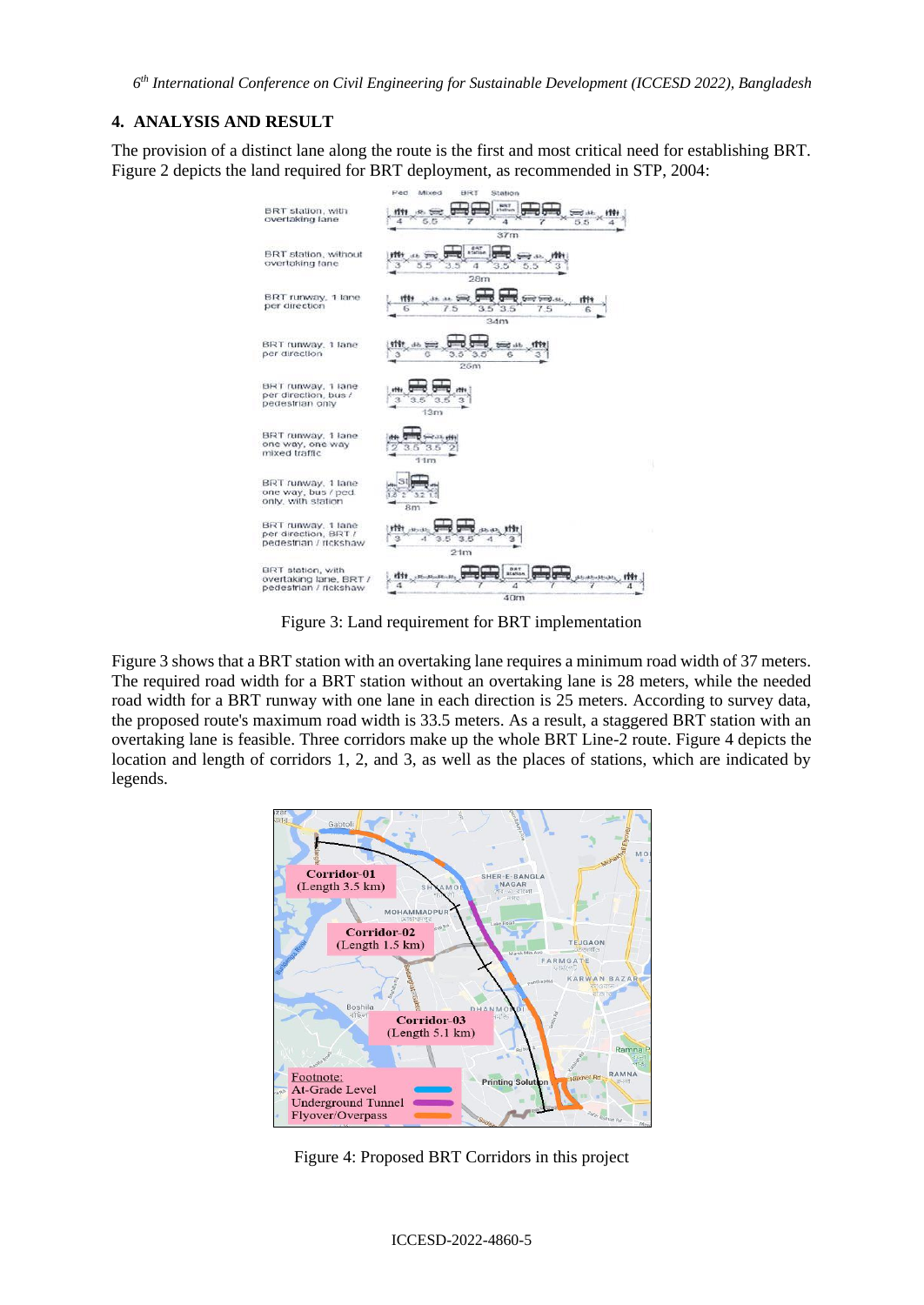# **4.1 Corridor Design**

Between Gabtali and Shyamoli Square, the Corridor-01 is considered. This 3.5-kilometer circuit has four stations along with it. The average road width of this corridor is 32m. The normal laneway width is 3.7 meters, according to the "Roads and Highways Department of Bangladesh". Therefore, eight lanes are now accessible in this corridor. As a result, there is no need for a road expansion or land purchase. In this route, there will be three overpasses: two for BRT vehicles and one for regular traffic. At Technical Intersection and Shyamoli Gastola, BRT overpasses will be provided. The overpasses will be 750 meters long and 150 meters long, respectively. Gabtali will be the location for the Bus Depot. The BRT bus will travel to the depot after arriving at Gabtali station, where the front side of the vehicle will be turned back to the corridor. To minimize conflicts between BRT buses and regular traffic, an overpass for normal traffic heading towards Savar will be built at Gabtali; specifically, Gabtali Bus Depot. The bridge will be 150 meters long.

Muktijuddha Tower is the beginning of Corridor-02, which leads to Asad Gate. In this corridor, there are two stations: one at Muktijuddha Tower and another at Asad Gate. This corridor measures 1.5 kilometers in length. The Prime Minister's Official Residence (Gonobhobon) and the "National Parliament House" are both located in this location, some specific precautions must be observed in corridor 02 as well. For the safety concern, an underground tunnel has been proposed that runs from "Care Medical College" to "Manik Mia Avenue." The tunnel runs for 1.5 kilometers.



Figure 5: Proposed plan view of BRT Line-2 corridors

Rapa Plaza, Dhanmondi 27, is the starting point for Corridor-03. It continues towards Eden Mor, turning left from Nilkhet Mor and completing a loop that includes Bangladesh University of Engineering and Technology (BUET) Market, Eden Mohilla College, and Nilkhet Mor. In this route, near the Sobhanbag mosque, one overpass will be built. This overpass will be 200 meters long. From Dhanmondi 10, a twolane flyover runs all the way to Nilkhet. The entire New Market area was found to be quite active, with a high volume of foot traffic. The existing road width was found 22 meters in Nilkhet. As there are no possibilities to enlarge it a single lane-flyover was proposed. The single lane circle flyover will return to Nilkhet after completing a loop through Zahir Raihan Road, and Eden Mohila College. The dual lane flyover is 1.8 kilometers long, while the single lane is 2 kilometers long. As a result, the entire length is 3.8 kilometers.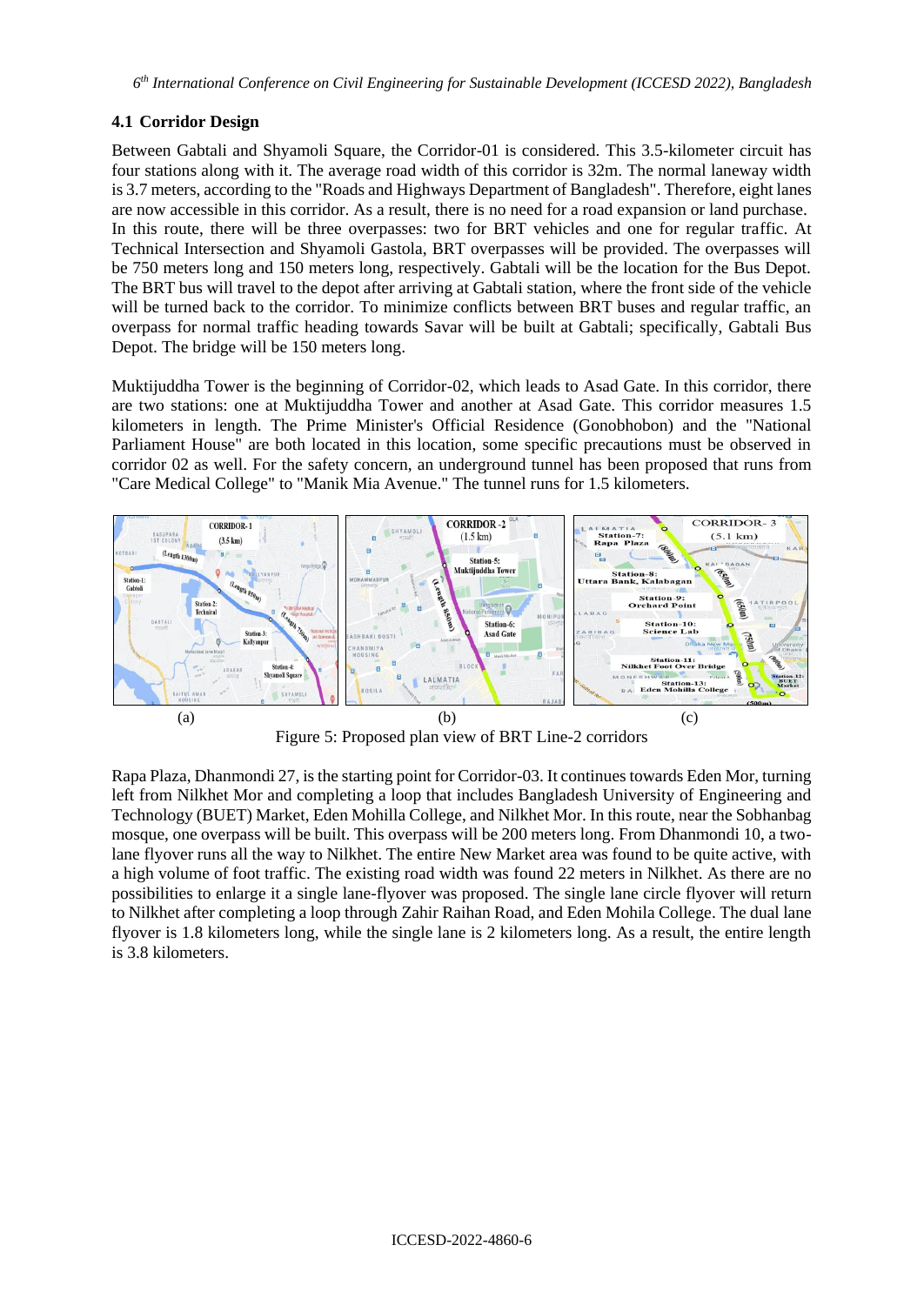

Figure 6: Proposed plan view of Dual lane and Single lane flyover

Here are some of the problems that were discussed. Because it is a single-lane flyover, any bus that does not run properly, has a malfunctioning engine, or has any other issue will require immediate repair. A pick-up vehicle will then arrive to remove the damaged bus away for prompt repair. Because it is an articulated bus, the pick-up vehicle will transport the bus from the front. It's conceivable that hauling from the back isn't doable. As a result, a location for bus maintenance is necessary immediately. It will be built above ground at the BUET Roundabout, with no other vehicles allowed to use it. The BRT bus may proceed to the next station following the repair.

| <b>Division</b>                  | <b>Station</b>                      | <b>Distance Between</b><br>Stations (m) | Avg. Road<br>Width (m) | <b>Station Position</b> |
|----------------------------------|-------------------------------------|-----------------------------------------|------------------------|-------------------------|
| Corridor-1<br>$(3.5 \text{ km})$ | Gabtali                             | 1300                                    |                        | At Grade                |
|                                  | Technical                           | 850<br>850                              |                        | At Grade                |
|                                  | Kallyanpur                          |                                         |                        | At Grade                |
|                                  | Shyamoli Square                     |                                         | 32                     | At Grade                |
| Corridor-2<br>$(1.5 \text{ km})$ | Muktijuddha Tower                   | 850                                     |                        | <b>Below Grade</b>      |
|                                  | <b>Asad Gate</b>                    | 850                                     |                        | <b>Below Grade</b>      |
| Corridor-3<br>$(5.1 \text{ km})$ | Rapa Plaza, Dhanmondi               | 650                                     |                        | At Grade                |
|                                  | Uttara Bank, Kalabagan              | 800                                     | 33.5                   | At Grade                |
|                                  | Orchard Point,<br>Dhanmondi         | 650<br>650                              |                        | Above Grade             |
|                                  | Science Lab                         |                                         |                        | Above Grade             |
|                                  | Nilkhet Foot Over                   | 750                                     |                        | Above Grade             |
|                                  | <b>Bridge</b><br><b>BUET Market</b> | 900<br>500<br>22                        | Above Grade            |                         |
|                                  | Eden Mohilla College                |                                         | Above Grade            |                         |
|                                  | Nilkhet Foot Over<br><b>Bridge</b>  | 500                                     |                        | Above Grade             |

# Table 1: Details of Corridors in BRT Line-2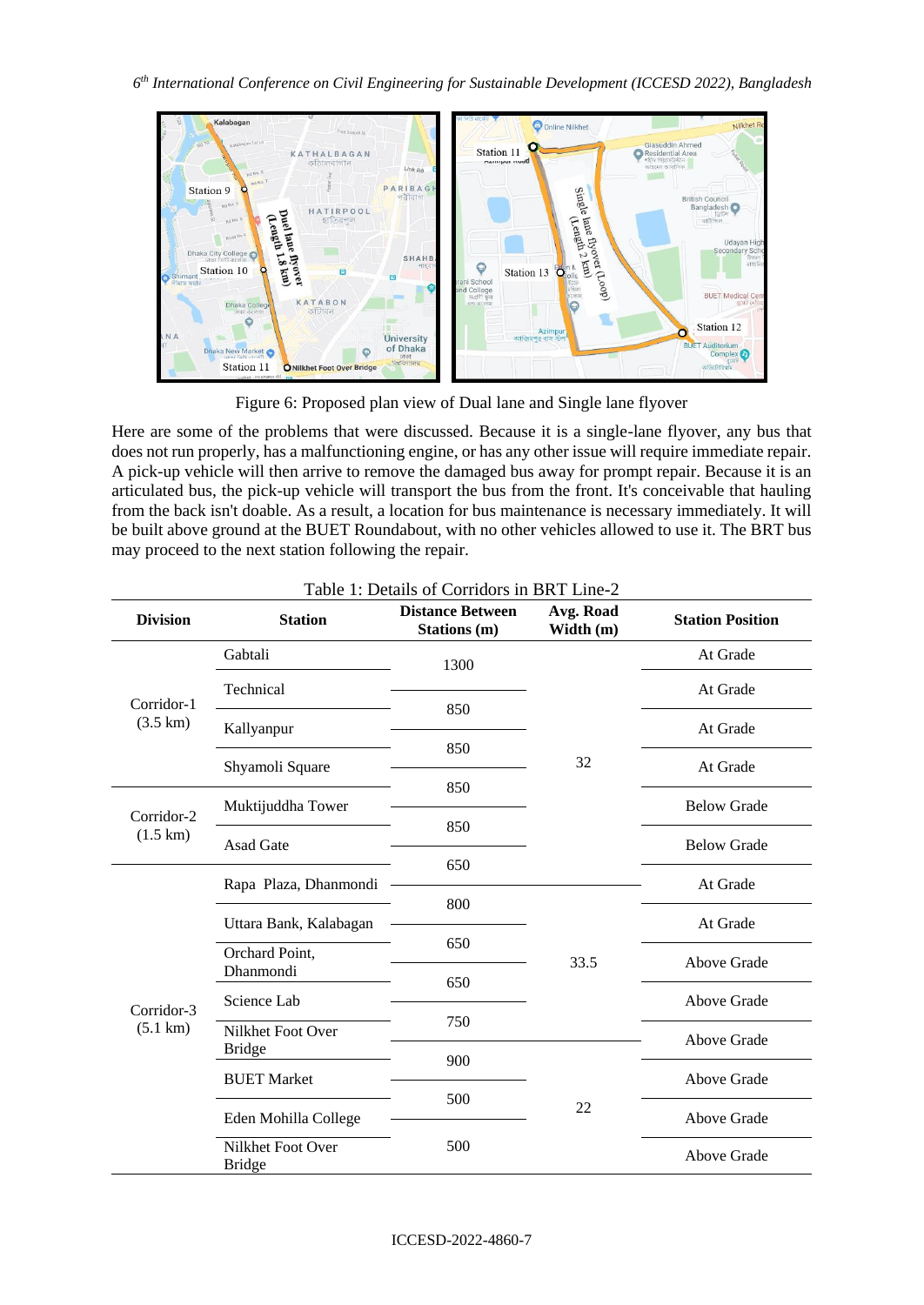### **4.2 Cross Section of Proposed BRT route**

The average roadway width of corridor 1, 2, 3, 7 (At-Grade) is 32 m. As NMV is not permitted in this route, after implementation of BRT the remained road will be used for mixed lane traffic. A typical cross section of proposed BRT Line-2 after implementation based on existing roadway condition is given below in figure 7 and figure 8:



Figure 7: Proposed BRT Cross Section of Roadway to be implemented (without station)



Figure 8: Proposed BRT Cross Section of Roadway to be implemented (with station)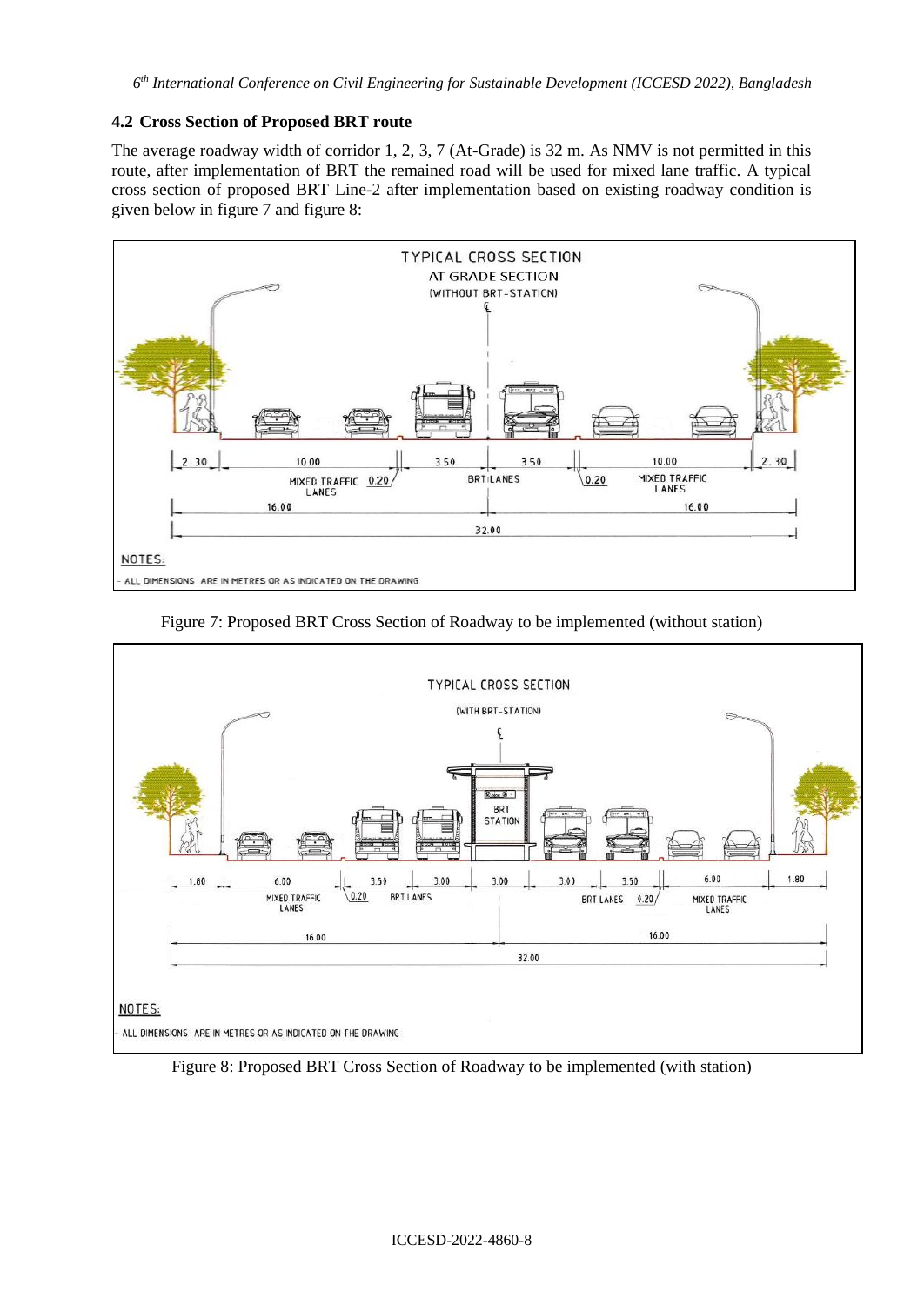**TYPICAL CROSS SECTION TYPICAL CROSS SECTION** ELEVATED SECTION ELEVATED SECTION 150  $5.7m$  $4.00$  $2.00$  $4.00$ 7.00 7.00 **HIXED TRAFFIC** MIXED TRAFFIC MIXED TRAFFIC MIXED TRAFFIC 11.00 11.00 11.00 11.00 22.00 22.00

Typical cross section of single lane flyover after implementation of BRT is shown below in figure 9:

 $(a)$  (b) Figure 9: Proposed BRT Cross Section of Roadway (Single lane flyover) to be implemented

(a) with station, (b) without station

A proposed Plan view of at Grade station is shown below in figure 10:



Figure 10: Proposed plan view of at Grade Station (staggered)

### **5. CONCLUSIONS**

This research comprised a pre-feasibility analysis of BRT line-2's technical design. Based on road conditions, congestion, drainage, and key structures, the whole BRT Line-2 route was divided into three corridors. Following the creation of a technical design, it was found that by constructing flyovers/overpasses and tunnels, BRT may be operated along Gabtali to Azimpur. BRT may operate on current roads without the need for land acquisition or road expansion. This plan appears to be technically feasible, as the suggested design implies that BRT can run smoothly without any interruption.

#### **REFERENCES**

Machler, L., & Golub, A. (2012). Bus Rapid Transit. *Green Cities: An A-to-Z Guide*. https://doi.org/10.4135/9781412973816.n17

Mahmud, S. M. S., & Anwar, M. I. (2012). A Preliminary Feasibility Study of Bus Rapid Transit System